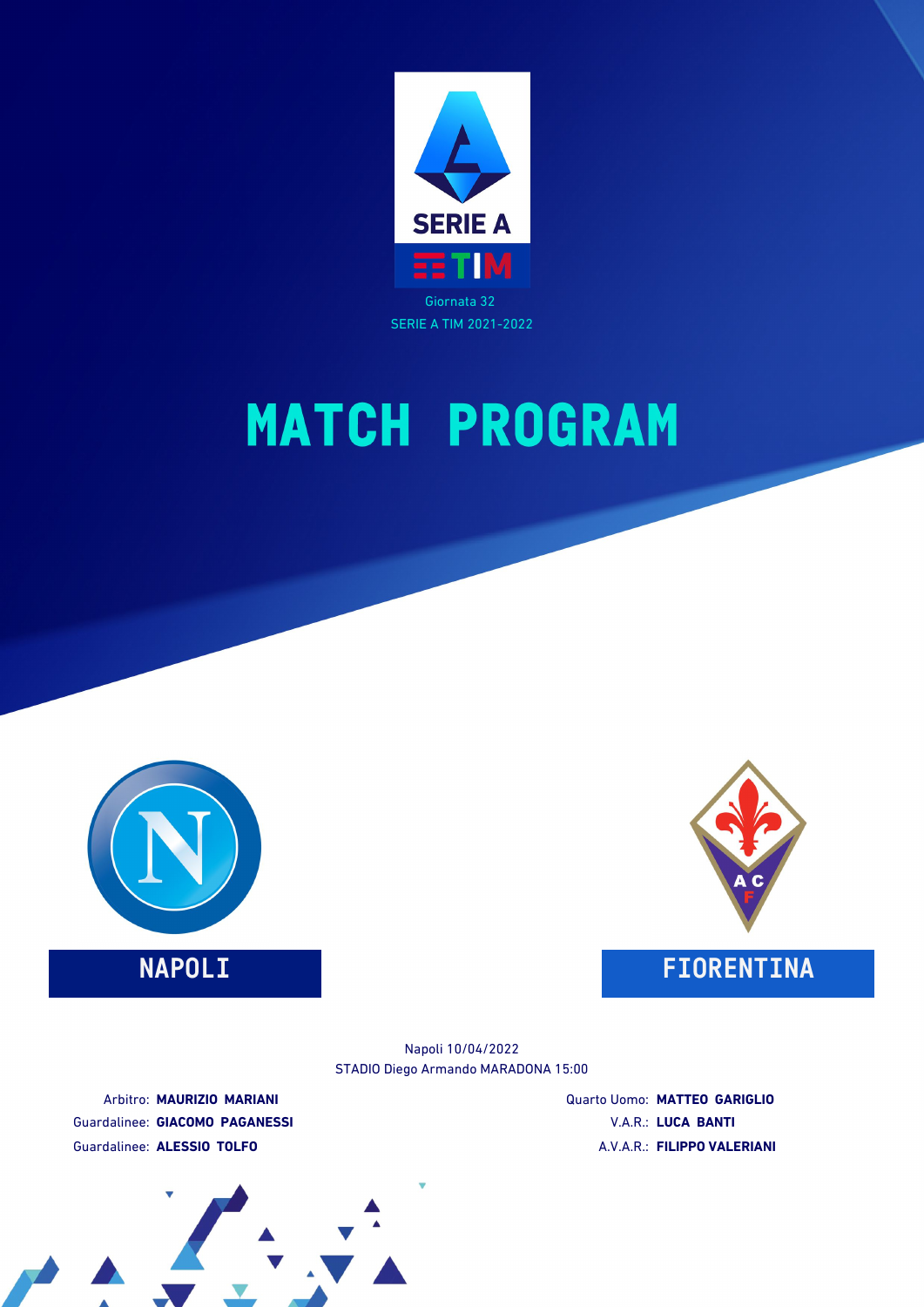

## **MATCH PROGRAM**

Napoli 10/04/2022 STADIO Diego Armando MARADONA - 15:00



### **RISULTATI STAGIONALI**

| <b>TOTALI</b>         | <b>PTG</b> | G  | v            | N                | P  | GF | <b>GS</b> | DIFF.RETI         |
|-----------------------|------------|----|--------------|------------------|----|----|-----------|-------------------|
| <b>NAPOLI</b>         | 66         | 31 | 20           | $\boldsymbol{6}$ | 5  | 56 | 23        | $+33$             |
| <b>FIORENTINA</b>     | 50         | 30 | 15           | 5                | 10 | 49 | 38        | $+11$             |
| <b>CASA/TRASFERTA</b> | <b>PTG</b> | G  | $\mathbf{u}$ | N                | P  | GF | GS        | <b>MEDIA GOAL</b> |
| <b>NAPOLI</b>         | 29         | 15 | 9            | $\overline{2}$   | 4  | 25 | 11        | 1.7               |
| <b>FIORENTINA</b>     | 18         | 15 | 5            | 3                | 7  | 16 | 22        | 1.1               |

### **ULTIMI PRECEDENTI**

| 2021-22 7^ G  | <b>FIORENTINA</b>                                                                                                                        | <b>NAPOLI</b>                                                                          |         |
|---------------|------------------------------------------------------------------------------------------------------------------------------------------|----------------------------------------------------------------------------------------|---------|
| 03/10/2021    | 28'(1°T) L. MARTINEZ QUARTA                                                                                                              | 39'(1°T) H. LOZANO, 5'(2°T) A. RRAHMANI                                                | $1 - 2$ |
| 2020-21 37^ G | <b>FIORENTINA</b>                                                                                                                        | <b>NAPOLI</b>                                                                          |         |
| 16/05/2021    |                                                                                                                                          | 11'(2°T) L. INSIGNE, 22'(2°T)[A] L. VENUTI                                             | $0 - 2$ |
| 2020-21 18^ G | <b>NAPOLI</b>                                                                                                                            | <b>FIORENTINA</b>                                                                      |         |
| 17/01/2021    | 5'(1°T) L. INSIGNE, 36'(1°T) D. DEMME, 38'(1°T) H. LOZANO,<br>45'(1°T) P. ZIELINSKI, 27'(2°T) L. INSIGNE, 44'(2°T) M.<br><b>POLITANO</b> |                                                                                        | $6-0$   |
| 2019-20 20^ G | <b>NAPOLI</b>                                                                                                                            | <b>FIORENTINA</b>                                                                      |         |
| 18/01/2020    |                                                                                                                                          | 26'(1°T) F. CHIESA, 29'(2°T) D. VLAHOVIC                                               | $0 - 2$ |
| 2019-20 1^ G  | <b>FIORENTINA</b>                                                                                                                        | <b>NAPOLI</b>                                                                          |         |
| 24/08/2019    | 9'(1°T) E. PULGAR, 7'(2°T) N. MILENKOVIC, 20'(2°T) K.<br><b>BOATENG</b>                                                                  | 38'(1°T) D. MERTENS, 43'(1°T) L. INSIGNE, 11'(2°T) J.<br>CALLEJON. 22'(2°T) L. INSIGNE | $3 - 4$ |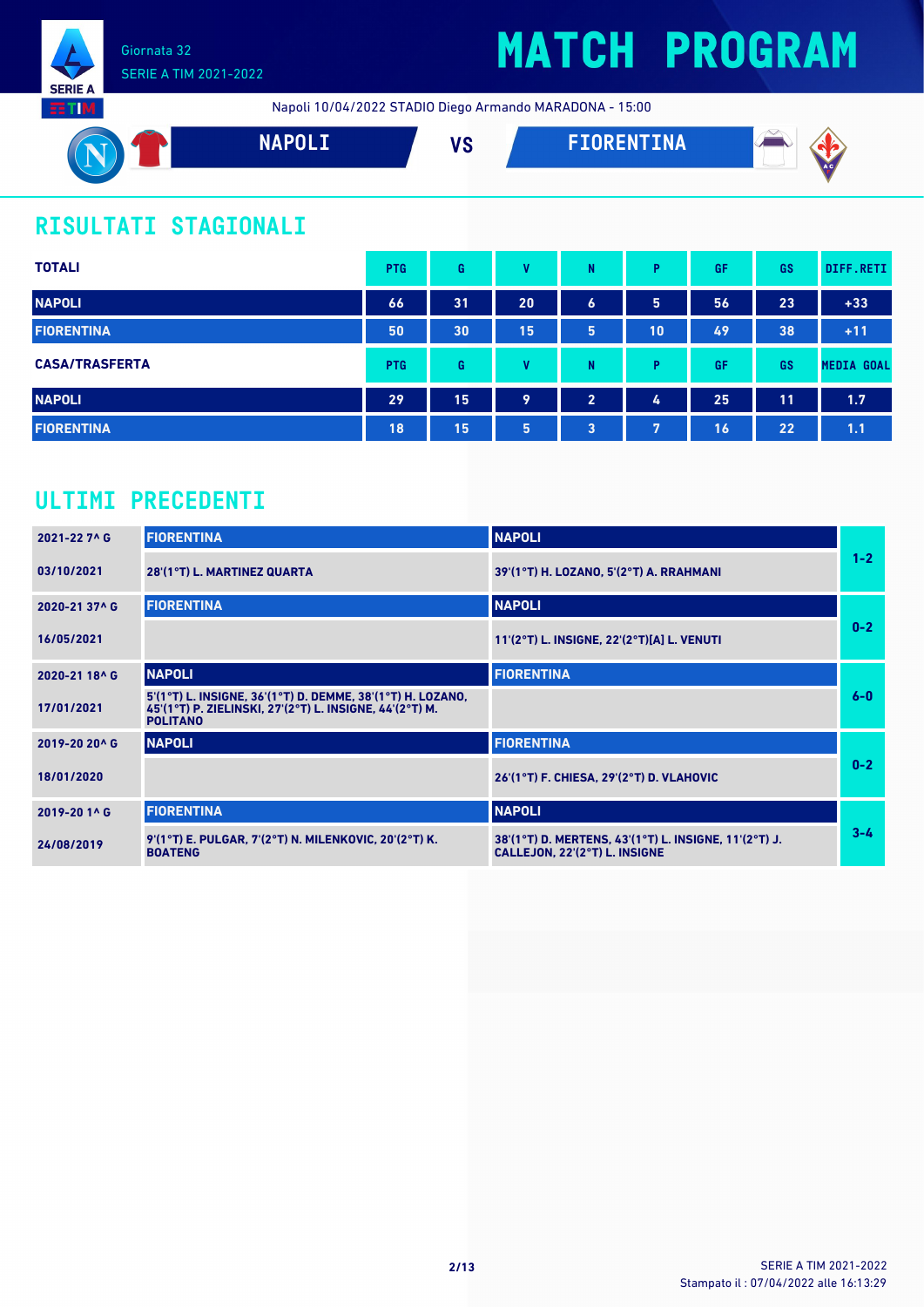

## **MATCH PROGRAM**

Napoli 10/04/2022 STADIO Diego Armando MARADONA - 15:00



### **ROSA DELLE SQUADRE**

| <b>NAPOLI</b>                            | PRES. A                  | GOL A          | GOL 2021-22    | PRES. 2021-22  | MIN. 2021-22 |
|------------------------------------------|--------------------------|----------------|----------------|----------------|--------------|
| <b>PORTIERI</b>                          |                          |                |                |                |              |
| 1 ALEX MERET                             | 75                       | 89             | $\overline{2}$ | 4              | 382          |
| <b>12 DAVIDE MARFELLA</b>                | $\mathbf{0}$             | $\mathbf{0}$   | $\mathbf{0}$   | 0              | $\pmb{0}$    |
| <b>16 HUBERT IDASIAK</b>                 | $\mathbf{0}$             | $\bf{0}$       | 0              | 0              | $\mathbf 0$  |
| 25 DAVID OSPINA                          | 77                       | 70             | 21             | 27             | 2610         |
| <b>DIFENSORI</b>                         |                          |                |                |                |              |
| 2 KEVIN MALCUIT                          | 42                       | $\mathbf{0}$   | 0              | $\overline{7}$ | 267          |
| 3 AXEL TUANZEBE                          | $\mathbf{1}$             | $\mathbf 0$    | $\mathbf{0}$   | $\mathbf{1}$   | 13           |
| <b>JUAN JESUS</b><br>5.                  | 199                      | 3              | $\mathbf{1}$   | 18             | 1191         |
| <b>MARIO RUI</b><br>$\boldsymbol{6}$     | 199                      | 3              | $\mathbf{0}$   | 28             | 2653         |
| <b>13 AMIR RRAHMANI</b>                  | 79                       | $\overline{4}$ | 3              | 27             | 2563         |
| 22 GIOVANNI DI LORENZO                   | 136                      | 12             | $\mathbf{1}$   | 30             | 2790         |
| <b>26 KALIDOU KOULIBALY</b>              | 230                      | 12             | $\overline{2}$ | 21             | 1990         |
| <b>FAOUZI GHOULAM</b><br>31 <sup>2</sup> | 156                      | 3              | $\pmb{0}$      | 10             | 245          |
| <b>MOUSSA MANE</b><br>55                 | $\mathbf{0}$             | $\mathbf{0}$   | $\mathbf{0}$   | 0              | $\mathbf{0}$ |
| ALESSANDRO ZANOLI<br>59                  | $7\phantom{.}$           | $\mathbf{0}$   | $\mathbf{0}$   | 7              | 156          |
| 74 DAVIDE COSTANZO                       | $\pmb{0}$                | $\pmb{0}$      | 0              | 0              | $\mathbf 0$  |
| <b>CENTROCAMPISTI</b>                    |                          |                |                |                |              |
| 4 DIEGO DEMME                            | 53                       | 3              | 0              | 14             | 602          |
| <b>7 ELJIF ELMAS</b>                     | 90                       | $\overline{6}$ | 3              | 31             | 1595         |
| <b>FABIAN RUIZ</b><br>8                  | 119                      | 17             | 6              | 26             | 2066         |
| <b>20 PIOTR ZIELINSKI</b>                | 292                      | 35             | 5              | 29             | 1936         |
| <b>68 STANISLAV LOBOTKA</b>              | 47                       | $\mathbf{0}$   | $\mathbf{0}$   | 18             | 1529         |
| 99 ANDRE' ANGUISSA                       | 19                       | $\mathbf{0}$   | $\mathbf{0}$   | 19             | 1585         |
| <b>ATTACCANTI</b>                        |                          |                |                |                |              |
| 9 VICTOR OSIMHEN                         | 44                       | 21             | 11             | 20             | 1516         |
| <b>HIRVING LOZANO</b><br>11 <sup>1</sup> | 82                       | 19             | 4              | 24             | 1268         |
| <b>DRIES MERTENS</b><br>14 <sup>1</sup>  | 288                      | 109            | $\overline{7}$ | 23             | 1105         |
| <b>MATTEO POLITANO</b><br>21             | 223                      | 38             | $\overline{2}$ | 28             | 1563         |
| 24 LORENZO INSIGNE                       | 330                      | 93             | 8              | 25             | 1852         |
| 33 ADAM OUNAS                            | 61                       | $\overline{7}$ | $\pmb{0}$      | 14             | 378          |
| <b>37 ANDREA PETAGNA</b>                 | 189                      | 44             | 3              | 22             | 608          |
| <b>70 GIUSEPPE AMBROSINO</b>             | $\mathbf{0}$             | $\bf{0}$       | $\mathbf{0}$   | 0              | $\mathbf{0}$ |
| 73 ANTONIO CIOFFI                        | $\mathbf{1}$             | $\pmb{0}$      | $\mathbf{0}$   | 0              | $\pmb{0}$    |
| 82 ANTONIO VERGARA                       | $\bf{0}$                 | $\bf{0}$       | $\bf{0}$       | 0              | $\pmb{0}$    |
| <b>STAFF TECNICO</b>                     |                          |                |                |                |              |
| <b>Allenatore</b>                        | <b>LUCIANO SPALLETTI</b> |                |                |                |              |

diffidato de la contradicción de la contradicción de la contradicción de la contradicción de la contradicción de Squalificato de la contradicción de la contradicción de la contradicción de la contradicción de la contradicc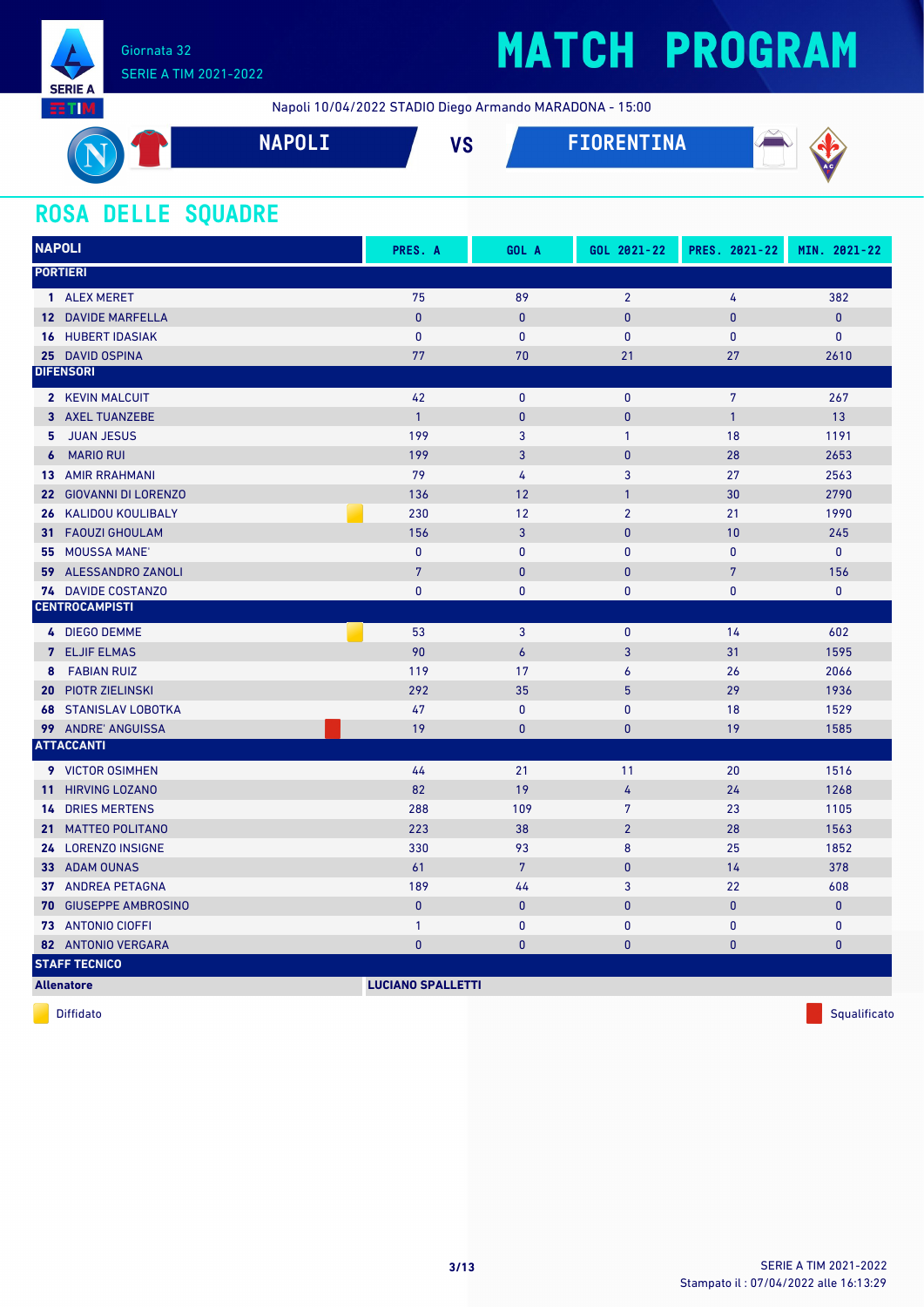

## **MATCH PROGRAM**

Napoli 10/04/2022 STADIO Diego Armando MARADONA - 15:00

|                                                  | <b>NAPOLI</b> | <b>VS</b>                |                       | <b>FIORENTINA</b> |                  |                    |
|--------------------------------------------------|---------------|--------------------------|-----------------------|-------------------|------------------|--------------------|
| <b>FIORENTINA</b>                                |               | PRES. A                  | GOL A                 | GOL 2021-22       | PRES. 2021-22    | MIN. 2021-22       |
| <b>PORTIERI</b>                                  |               |                          |                       |                   |                  |                    |
| 1 PIETRO TERRACCIANO                             |               | 47                       | 55                    | 30                | 24               | 2280               |
| <b>12 IVAN ANDONOV</b>                           |               | $\bf{0}$                 | $\mathbf{0}$          | $\mathbf{0}$      | 0                | $\mathbf 0$        |
| <b>ANTONIO ROSATI</b><br>25                      |               | 55                       | 96                    | $\mathbf{0}$      | 0                | $\mathbf 0$        |
| <b>GABRIELE FOGLI</b><br>36                      |               | $\mathbf{0}$             | $\pmb{0}$             | $\mathbf 0$       | 0                | $\pmb{0}$          |
| <b>69 BARTLOMIEJ DRAGOWSKI</b>                   |               | 95                       | 142                   | 8                 | 7                | 602                |
| <b>DIFENSORI</b>                                 |               |                          |                       |                   |                  |                    |
| 2 LUCAS MARTINEZ QUARTA                          |               | 38                       | $\overline{2}$        | $\mathbf{1}$      | 17               | 1386               |
| <b>3 CRISTIANO BIRAGHI</b>                       |               | 236                      | 10                    | 4                 | 29               | 2605               |
| NIKOLA MILENKOVIC<br>4                           |               | 147                      | 12                    | $\mathbf{1}$      | 26               | 2388               |
| 17 ALEKSA TERZIC                                 |               | 13                       | $\mathbf{0}$          | $\mathbf{0}$      | 11               | 269                |
| 23 LORENZO VENUTI                                |               | 91                       | $\mathbf{0}$          | $\mathbf{0}$      | 16               | 1136               |
| ALVARO ODRIOZOLA<br>29                           |               | 22                       | $\overline{1}$        | $\mathbf{1}$      | 22               | 1682               |
| <b>MATIJA NASTASIC</b><br>55                     |               | 31                       | $\overline{2}$        | $\mathbf{0}$      | 5                | 241                |
| <b>IGOR</b><br>98                                |               | 69                       | $\mathbf{0}$          | $\mathbf{0}$      | 22               | 1696               |
| <b>CENTROCAMPISTI</b>                            |               |                          |                       |                   |                  |                    |
| <b>5 GIACOMO BONAVENTURA</b>                     |               | 314                      | 50                    | 3                 | 26               | 2034               |
| 8 RICCARDO SAPONARA                              |               | 178                      | 24                    | $\overline{2}$    | 23               | 1091               |
| <b>10 GAETANO CASTROVILLI</b>                    |               | 88                       | 9                     | 1                 | 21               | 1297               |
| 11 JONATHAN IKONE'                               |               | 9                        | $\mathbf{0}$          | $\mathbf{0}$      | 9                | 305                |
| <b>14 YOUSSEF MALEH</b>                          |               | 21                       | $\overline{2}$        | $\overline{2}$    | 21               | 758                |
| <b>15 ERICK PULGAR</b>                           |               | 174                      | 18                    | $\mathbf{0}$      | 6                | 369                |
| <b>LUCAS TORREIRA</b><br>18                      |               | 97                       | $\boldsymbol{8}$      | 4                 | 26               | 2015               |
| <b>VITTORIO AGOSTINELLI</b><br>20                |               | $\mathbf{0}$             | $\mathbf{0}$          | $\mathbf{0}$      | 0                | 0                  |
| 32 ALFRED DUNCAN                                 |               | 241                      | 10                    | $\mathbf{1}$      | 25               | 1498               |
| <b>34 SOFYAN AMRABAT</b>                         |               | 82                       | $\overline{2}$        | $\mathbf{1}$      | 17               | 537                |
| 42 ALESSANDRO BIANCO<br><b>ATTACCANTI</b>        |               | 0                        | $\bf{0}$              | 0                 | 0                | 0                  |
|                                                  |               |                          |                       |                   |                  |                    |
| 7 JOSE' CALLEJON                                 |               | 300                      | 65                    | $\mathbf{1}$      | 25               | 1303               |
| 9 ARTHUR CABRAL                                  |               | $\pmb{6}$                | $\mathbf{1}$          | $\overline{1}$    | $\boldsymbol{6}$ | 267                |
| <b>19 KRZYSZTOF PIATEK</b>                       |               | 63                       | 29                    | 3                 | 8                | 547                |
| 22 NICOLAS GONZALEZ                              |               | 25                       | $\mathbf{3}$          | $\mathbf{3}$      | 25               | 1776               |
| 28 FILIPPO DI STEFANO                            |               | $\mathbf{1}$             | $\mathbf 0$           | $\mathbf 0$       | $\mathbf{1}$     | 4                  |
| 33 RICCARDO SOTTIL                               |               | 62                       | 5                     | 3                 | 21               | 1204               |
| <b>67 LOUIS MUNTEANU</b><br>91 ALEKSANDR KOKORIN |               | 0<br>9                   | $\bf{0}$<br>$\pmb{0}$ | 0                 | 0                | $\mathbf{0}$<br>62 |
| 99 ELJON TOCI                                    |               | 0                        | $\mathbf 0$           | $\pmb{0}$<br>0    | 5                | $\mathbf 0$        |
| <b>STAFF TECNICO</b>                             |               |                          |                       |                   | 0                |                    |
|                                                  |               | <b>VINCENZO ITALIANO</b> |                       |                   |                  |                    |
| <b>Allenatore</b>                                |               |                          |                       |                   |                  |                    |

diffidato de la contradictivitativa de la contradictivitativa de la contradictivitativa de la contradictivitativ<br>Diffidato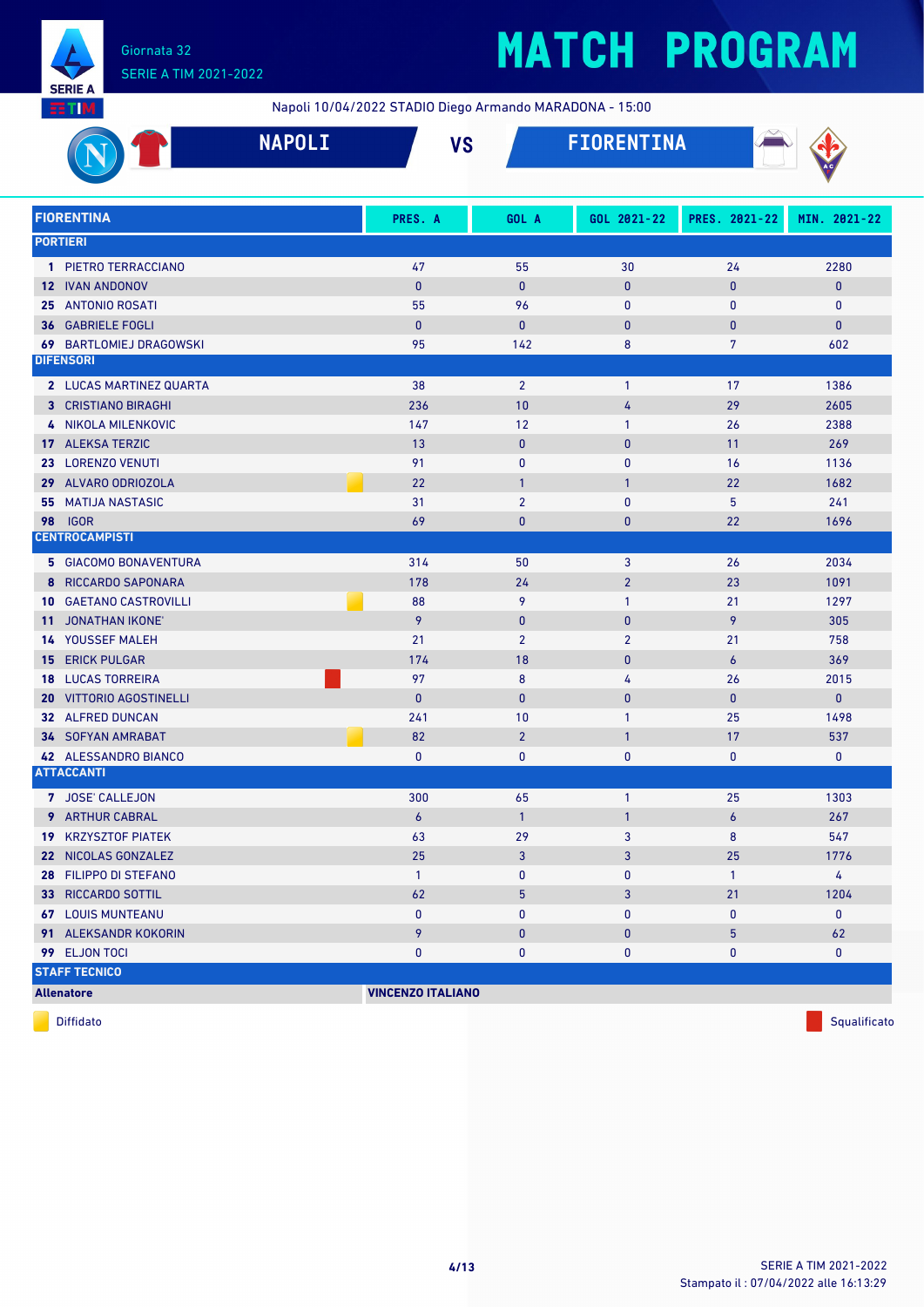

Napoli 10/04/2022 STADIO Diego Armando MARADONA - 15:00



### **RENDIMENTO RECENTE**

| <b>NAPOLI</b>       |                                         |                                                              |         |
|---------------------|-----------------------------------------|--------------------------------------------------------------|---------|
| <b>31^ GIORNATA</b> | <b>ATALANTA</b>                         | <b>NAPOLI</b>                                                | $1 - 3$ |
| 03/04/2022          | 13'(2°T) M. DE ROON                     | 14'(1°T) L. INSIGNE, 37'(1°T) M. POLITANO, 36'(2°T) E. ELMAS |         |
| <b>30^ GIORNATA</b> | <b>NAPOLI</b>                           | <b>UDINESE</b>                                               | $2 - 1$ |
| 19/03/2022          | 7'(2°T) V. OSIMHEN, 18'(2°T) V. OSIMHEN | 22'(1°T) G. DEULOFEU                                         |         |
| <b>29^ GIORNATA</b> | <b>HELLAS VERONA</b>                    | <b>NAPOLI</b>                                                | $1 - 2$ |
| 13/03/2022          | 32'(2°T) D. FARAONI                     | 14'(1°T) V. OSIMHEN, 26'(2°T) V. OSIMHEN                     |         |
| <b>28^ GIORNATA</b> | <b>NAPOLI</b>                           | <b>MILAN</b>                                                 | $0 - 1$ |
| 06/03/2022          |                                         | 4'(2°T) 0. GIROUD                                            |         |
| <b>27^ GIORNATA</b> | <b>LAZIO</b>                            | <b>NAPOLI</b>                                                | $1 - 2$ |
| 27/02/2022          | 43'(2°T) PEDRO                          | 17'(2°T) L. INSIGNE, 49'(2°T) FABIAN RUIZ                    |         |

| <b>FIORENTINA</b>   |                                        |                      |         |
|---------------------|----------------------------------------|----------------------|---------|
| <b>31^ GIORNATA</b> | <b>FIORENTINA</b>                      | <b>EMPOLI</b>        | $1 - 0$ |
| 03/04/2022          | 13'(2°T) N. GONZALEZ                   |                      |         |
| <b>30^ GIORNATA</b> | <b>INTER</b>                           | <b>FIORENTINA</b>    | $1 - 1$ |
| 19/03/2022          | 10'(2°T) D. DUMFRIES                   | 5'(2°T) L. TORREIRA  |         |
| <b>29^ GIORNATA</b> | <b>FIORENTINA</b>                      | <b>BOLOGNA</b>       | $1-0$   |
| 13/03/2022          | 25'(2°T) L. TORREIRA                   |                      |         |
| <b>28^ GIORNATA</b> | <b>FIORENTINA</b>                      | <b>HELLAS VERONA</b> | $1 - 1$ |
| 06/03/2022          | $10'(1°T)$ K. PIATEK                   | 20'(1°T) G. CAPRARI  |         |
| <b>27^ GIORNATA</b> | <b>SASSUOLO</b>                        | <b>FIORENTINA</b>    | $2 - 1$ |
| 26/02/2022          | 19'(1°T) H. TRAORE, 49'(2°T) G. DEFREL | 43'(2°T) A. CABRAL   |         |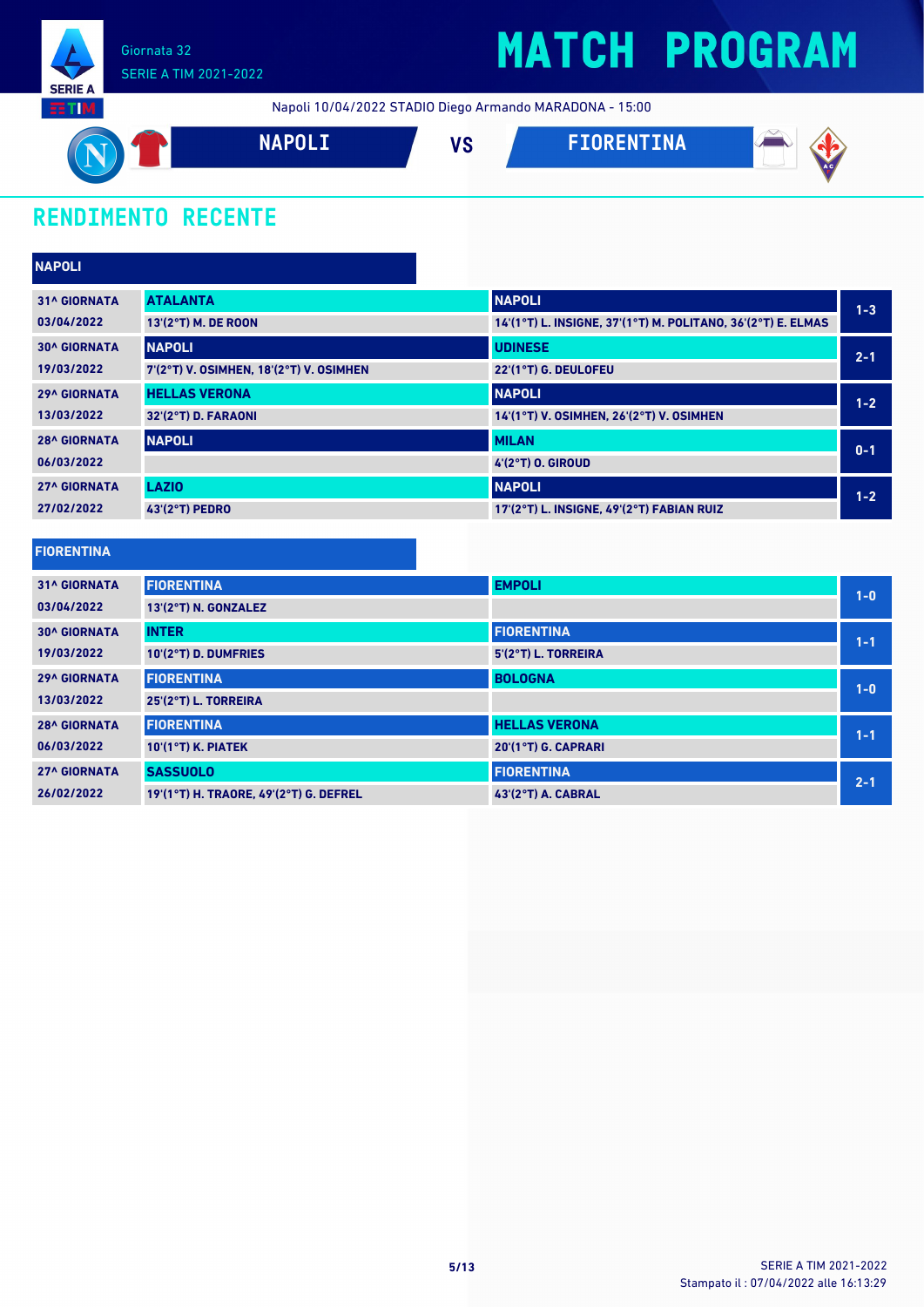

## **MATCH PROGRAM**

Napoli 10/04/2022 STADIO Diego Armando MARADONA - 15:00

| <b>SELM</b>                                                                         | Napoli 10/04/2022 31ADIO Diego Armando MARADONA - 10.00 |                   |
|-------------------------------------------------------------------------------------|---------------------------------------------------------|-------------------|
| <b>NAPOLI</b>                                                                       | <b>FIORENTINA</b><br><b>VS</b>                          |                   |
| CONFRONTO SQUADRE [Valori medi]                                                     | <b>NAPOLI</b>                                           | <b>FIORENTINA</b> |
| <b>Goal Fatti</b>                                                                   | 1.81                                                    | 1.63              |
| <b>Goal Subiti</b>                                                                  | 0.74                                                    | 1.27              |
| Tiri totali                                                                         | 15.58                                                   | 13.63             |
| Tiri in porta                                                                       | 5.32                                                    | 5.07              |
| Assist                                                                              | $1.16$                                                  | 0.93              |
| Azioni di attacco                                                                   | 34.42                                                   | 34.53             |
| Passaggi riusciti                                                                   | 499.9                                                   | 424.27            |
| Passaggi riusciti %                                                                 | 87%                                                     | 85%               |
| Falli Fatti                                                                         | 12.16                                                   | 11.77             |
| <b>Dribbling</b>                                                                    | 9.48                                                    | 7.53              |
| <b>Baricentro</b>                                                                   | 52.64m                                                  | 53.27m            |
| Passaggi Chiave                                                                     | 10.77                                                   | 9.37              |
| Fuorigioco                                                                          | 1.61                                                    | 1.5               |
| Corner                                                                              | 5.26                                                    | 5.07              |
| <b>Cross Riusciti</b>                                                               | 4.68                                                    | 7.53              |
| and the contract of the contract of the contract of the contract of the contract of | $\frac{1}{2}$                                           |                   |

Poss. propria meta 00'30 **00'35** Poss. meta avvers **00'28** 00'23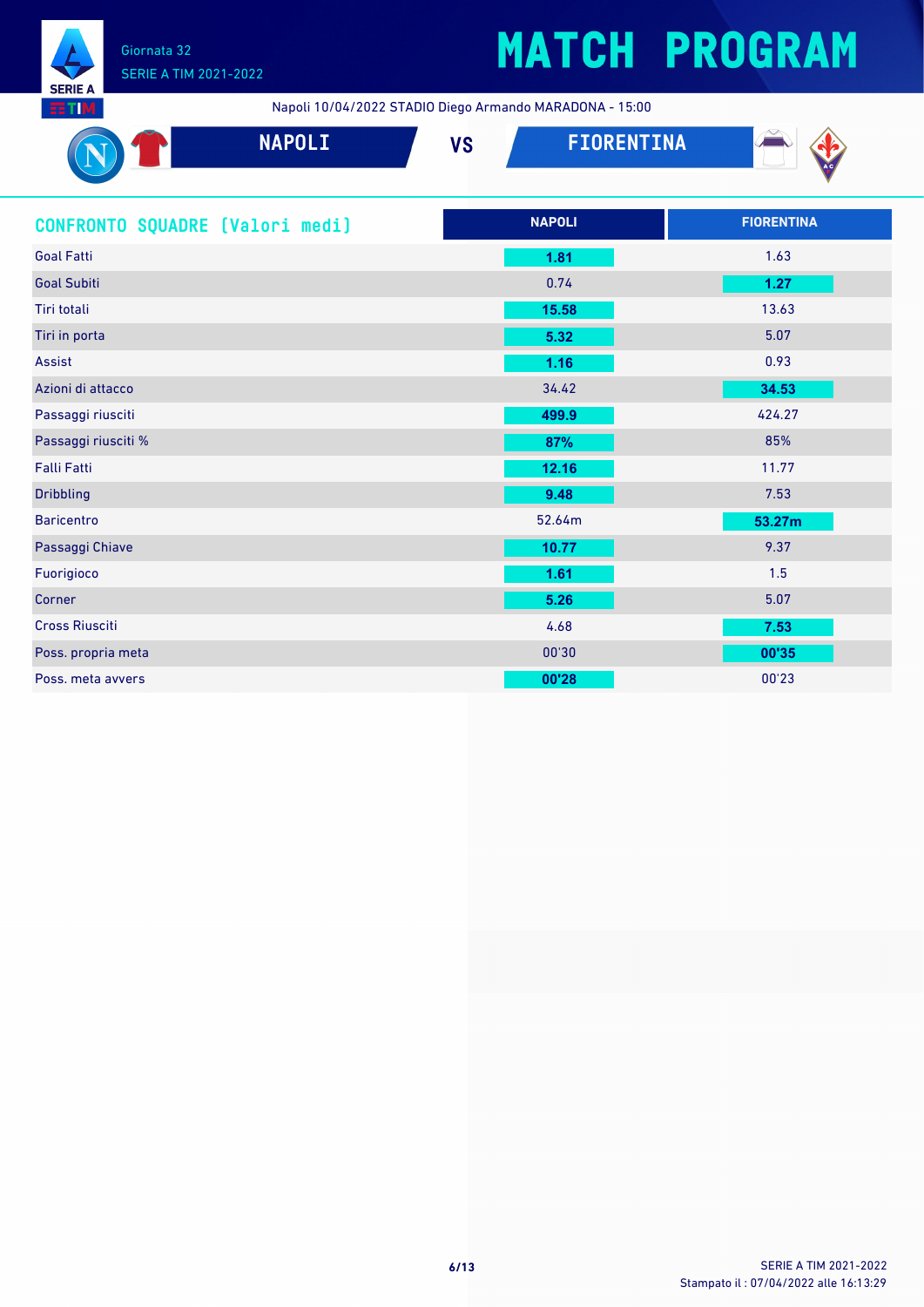

## **MATCH PROGRAM**

Napoli 10/04/2022 STADIO Diego Armando MARADONA - 15:00

**NAPOLI VS FIORENTINA**



### **RENDIMENTO ATLETICO \***

| <b>NAPOLI</b>        | Pres. (Min.) | Media (km) | <b>Media</b><br><b>Sprint (Km)</b> | <b>FIORENTINA</b>        | Pres. (Min.) | Media (km) | <b>Media</b><br><b>Sprint (Km)</b> |
|----------------------|--------------|------------|------------------------------------|--------------------------|--------------|------------|------------------------------------|
| 99 A. ANGUISSA       | 19 (1585')   | 10.865     | 0.919                              | 29 A. ODRIOZOLA          | 22 (1682')   | 10.546     | 1.341                              |
| 68 S. LOBOTKA        | 18 (1529')   | 10.747     | 0.661                              | 2 L. MARTINEZ QUARTA     | 17 (1386')   | 10.266     | 0.703                              |
| <b>8 FABIAN RUIZ</b> | 26 (2066')   | 10.439     | 0.621                              | 3 C. BIRAGHI             | 29 (2605')   | 10.225     | 0.9                                |
| 13 A. RRAHMANI       | 27 (2563')   | 10.365     | 0.661                              | 18 L. TORREIRA           | 26 (2015')   | 9.994      | 0.692                              |
| 22 G. DI LORENZO     | 30 (2790')   | 10.238     | 0.943                              | <b>4 N. MILENKOVIC</b>   | 26 (2388')   | 9.728      | 0.6                                |
| <b>6 MARIO RUI</b>   | 28 (2653')   | 10.109     | 1.062                              | 15 E. PULGAR             | 6(369)       | 9.584      | 0.617                              |
| <b>5 JUAN JESUS</b>  | 18 (1191')   | 9.846      | 0.644                              | <b>98 IGOR</b>           | 22 (1696')   | 9.509      | 0.623                              |
| 20 P. ZIELINSKI      | 29 (1936')   | 9.611      | 0.707                              | <b>5</b> G. BONAVENTURA  | 26 (2034')   | 9.406      | 0.874                              |
| 26 K. KOULIBALY      | 21 (1990')   | 9.049      | 0.626                              | 23 L. VENUTI             | 16(1136)     | 9.388      | 0.97                               |
| 24 L. INSIGNE        | 25 (1852')   | 8.999      | 0.882                              | 19 K. PIATEK             | 8(547)       | 8.96       | 0.849                              |
| 4 D. DEMME           | 14(602)      | 8.79       | 0.628                              | 22 N. GONZALEZ           | 25 (1776')   | 8.792      | 1.025                              |
| 9 V. OSIMHEN         | 20 (1516')   | 8.646      | 0.913                              | <b>10 G. CASTROVILLI</b> | 21 (1297')   | 8.59       | 1.046                              |
| 2 K. MALCUIT         | 7(267)       | 8.603      | 0.747                              | 32 A. DUNCAN             | 25 (1498')   | 7.869      | 0.661                              |
| <b>7 E. ELMAS</b>    | 31 (1595')   | 8.201      | 0.721                              | <b>55 M. NASTASIC</b>    | 5(241)       | 7.833      | 0.483                              |
| 21 M. POLITANO       | 28 (1563')   | 7.525      | 0.799                              | 7 J. CALLEJON            | 25 (1303')   | 7.689      | 0.887                              |
| 31 F. GHOULAM        | 10(245)      | 7.463      | 0.71                               | 9 A. CABRAL              | 6(267)       | 7.497      | 0.629                              |
| 14 D. MERTENS        | 23 (1105')   | 7.349      | 0.722                              | <b>8</b> R. SAPONARA     | 23 (1091')   | 7.333      | 0.723                              |
| <b>59 A. ZANOLI</b>  | 7(156)       | 6.949      | 0.39                               | 33 R. SOTTIL             | 21 (1204')   | 6.851      | 0.61                               |
| <b>11 H. LOZANO</b>  | 24 (1268')   | 6.82       | 0.737                              | 14 Y. MALEH              | 21(758)      | 6.385      | 0.733                              |
| 37 A. PETAGNA        | 22(608)      | 5.379      | 0.511                              | <b>34 S. AMRABAT</b>     | 17(537)      | 6.225      | 0.539                              |
| <b>33 A. OUNAS</b>   | 14 (378')    | 5.12       | 0.441                              | 17 A. TERZIC             | 11(269)      | 5.608      | 0.536                              |
| 3 A. TUANZEBE        | 1(13')       | 1.526      | 0.111                              | <b>11 J. IKONE'</b>      | 9(305)       | 5.457      | 0.634                              |
|                      |              |            |                                    | 91 A. KOKORIN            | 5(62)        | 1.809      | 0.225                              |
|                      |              |            |                                    | 28 F. DI STEFANO         | 1(4)         | 0.641      | 0.106                              |

\* Le informazioni riportate sul Rendimento Atletico sono da intendersi riferite al periodo di permanenza nella squadra corrente.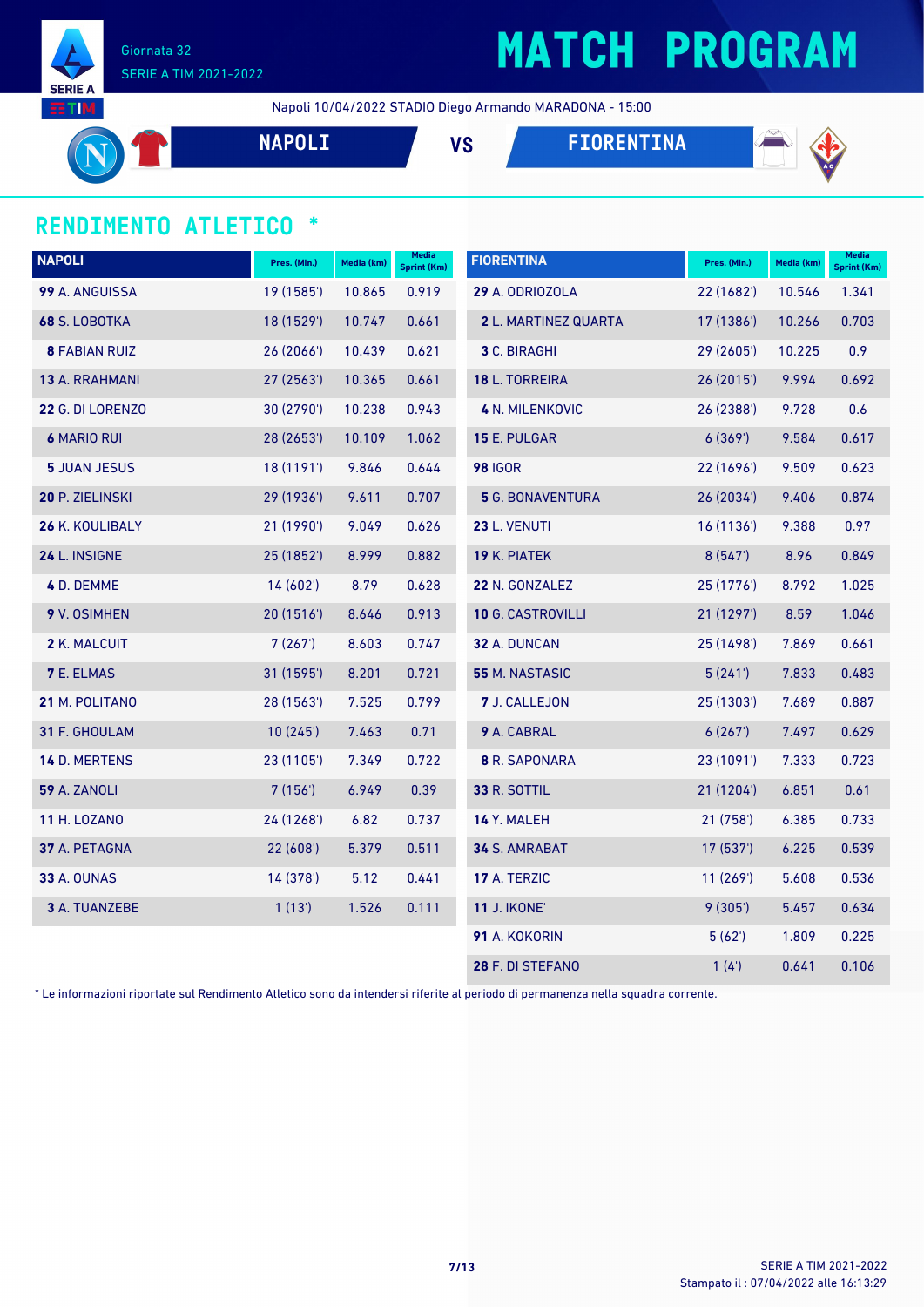Giornata 32 SERIE A TIM 2021-2022

**SERIE A EETIM** 

Napoli 10/04/2022 STADIO Diego Armando MARADONA - 15:00



### **GLI INCONTRI DELLA 32 ^ GIORNATA**

| EMPOLI          |           | vs SPEZIA             | 09/04/2022 15:00 |
|-----------------|-----------|-----------------------|------------------|
| <b>INTER</b>    | <b>VS</b> | <b>HELLAS VERONA</b>  | 09/04/2022 18:00 |
| CAGLIARI        |           | vs JUVENTUS           | 09/04/2022 20:45 |
| <b>GENOA</b>    |           | vs LAZIO              | 10/04/2022 12:30 |
| <b>NAPOLI</b>   |           | vs FIORENTINA         | 10/04/2022 15:00 |
| <b>SASSUOLO</b> | VS        | <b>ATALANTA</b>       | 10/04/2022 15:00 |
| <b>VENEZIA</b>  |           | vs UDINESE            | 10/04/2022 15:00 |
| <b>ROMA</b>     |           | <b>vs</b> SALERNITANA | 10/04/2022 18:00 |
| <b>TORINO</b>   |           | vs MILAN              | 10/04/2022 20:45 |
| <b>BOLOGNA</b>  | <b>VS</b> | <b>SAMPDORIA</b>      | 11/04/2022 20:45 |

### **CLASSIFICA SERIE A TIM**

|                      | PTG | G  | V              | N                | P              | GF | GS | DIFF.RETI |
|----------------------|-----|----|----------------|------------------|----------------|----|----|-----------|
| <b>MILAN</b>         | 67  | 31 | 20             | $\overline{7}$   | 4              | 56 | 29 | $+27$     |
| <b>NAPOLI</b>        | 66  | 31 | 20             | $\boldsymbol{6}$ | 5              | 56 | 23 | $+33$     |
| <b>INTER</b>         | 63  | 30 | 18             | 9                | $\mathbf{3}$   | 63 | 24 | $+39$     |
| <b>JUVENTUS</b>      | 59  | 31 | 17             | 8                | 6              | 47 | 27 | $+20$     |
| <b>ROMA</b>          | 54  | 31 | 16             | 6                | 9              | 51 | 35 | $+16$     |
| <b>LAZIO</b>         | 52  | 31 | 15             | $\overline{7}$   | 9              | 60 | 46 | $+14$     |
| <b>ATALANTA</b>      | 51  | 30 | 14             | 9                | $\overline{7}$ | 52 | 34 | $+18$     |
| <b>FIORENTINA</b>    | 50  | 30 | 15             | 5                | 10             | 49 | 38 | $+11$     |
| <b>HELLAS VERONA</b> | 45  | 31 | 12             | 9                | 10             | 56 | 47 | $+9$      |
| <b>SASSUOLO</b>      | 43  | 31 | 11             | 10               | 10             | 56 | 51 | $+5$      |
| <b>TORINO</b>        | 38  | 30 | 10             | $\bf 8$          | 12             | 35 | 30 | $+5$      |
| <b>BOLOGNA</b>       | 34  | 30 | 9              | 7 <sup>5</sup>   | 14             | 32 | 44 | $-12$     |
| <b>UDINESE</b>       | 33  | 29 | $\overline{7}$ | 12               | 10             | 41 | 47 | $-6$      |
| <b>EMPOLI</b>        | 33  | 31 | $\bf 8$        | 9                | 14             | 41 | 56 | $-15$     |
| <b>SPEZIA</b>        | 32  | 31 | 9              | 5                | 17             | 32 | 54 | $-22$     |
| <b>SAMPDORIA</b>     | 29  | 31 | $\bf 8$        | $\overline{5}$   | 18             | 39 | 52 | $-13$     |
| <b>CAGLIARI</b>      | 25  | 31 | $\overline{5}$ | 10               | 16             | 29 | 59 | $-30$     |
| <b>VENEZIA</b>       | 22  | 30 | $\overline{5}$ | $\overline{7}$   | 18             | 25 | 55 | $-30$     |
| <b>GENOA</b>         | 22  | 31 | $\overline{2}$ | 16               | 13             | 23 | 48 | $-25$     |
| <b>SALERNITANA</b>   | 16  | 29 | 3              | $\overline{7}$   | 19             | 22 | 66 | $-44$     |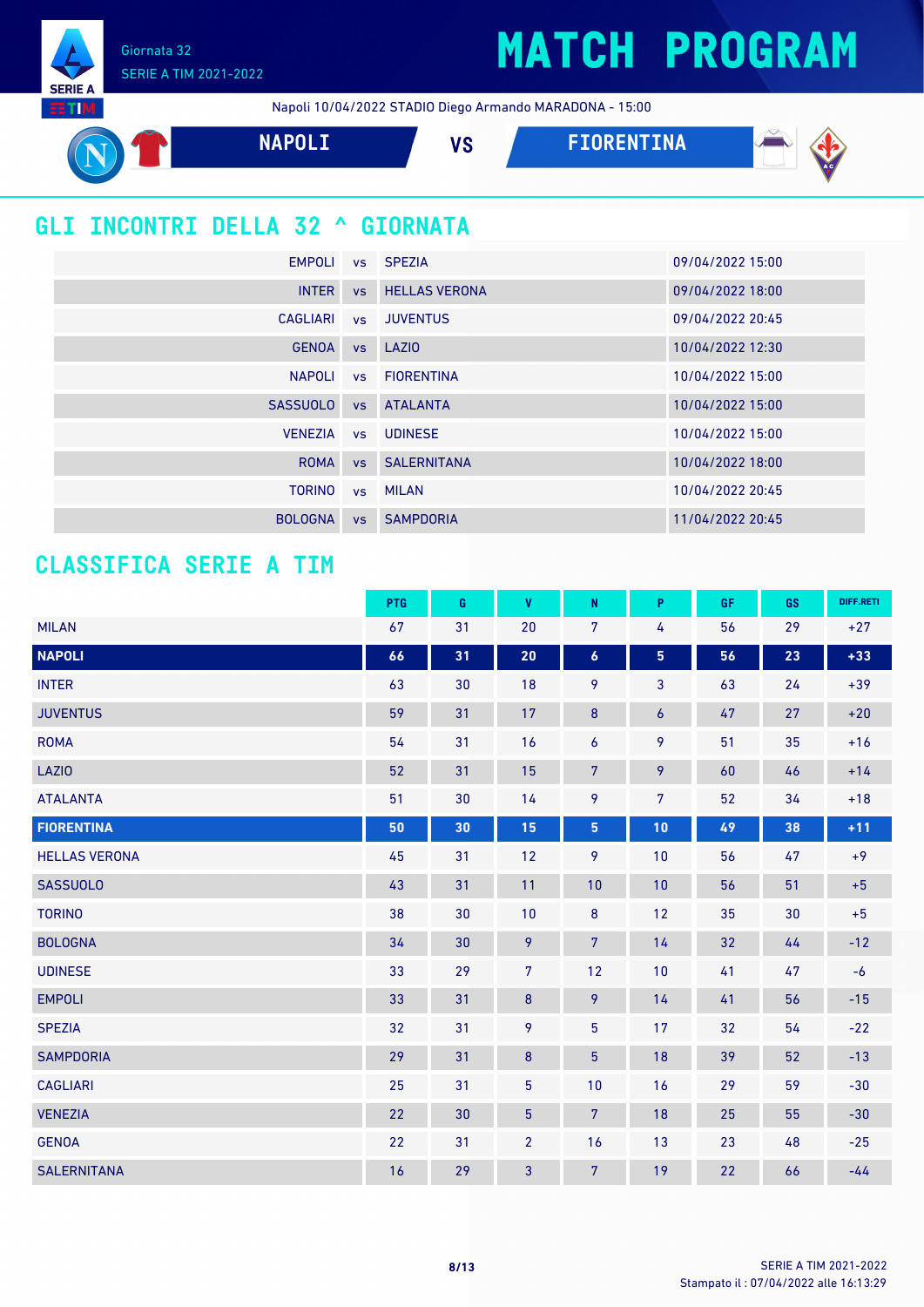

### **MATCH PROGRAM**

Napoli 10/04/2022 STADIO Diego Armando MARADONA - 15:00

$$
\mathbf{O}^{\mathbf{T}}
$$

**NAPOLI VS FIORENTINA**



### **CLASSIFICA GIOCATORI**

|    | <b>RANKING MARCATORI</b> |            | Gol(Rigore) |
|----|--------------------------|------------|-------------|
| 1  | C. IMMOBILE              | LAZ        | 21(6)       |
| 1  | D. VLAHOVIC              | <b>JUV</b> | 21(5)       |
| 3  | <b>G. SIMEONE</b>        | <b>VFR</b> | 16(0)       |
| 4  | <b>T. ABRAHAM</b>        | <b>ROM</b> | 15(2)       |
| 5. | <b>D. BERARDI</b>        | <b>SAS</b> | 14(6)       |
| 5  | L. MARTINEZ              | <b>INT</b> | 14(3)       |
| 7  | <b>G. SCAMACCA</b>       | <b>SAS</b> | 13(1)       |
| 8  | E. DZEKO                 | <b>INT</b> | 12(0)       |
| 9  | <b>V. OSIMHEN</b>        | <b>NAP</b> | 11(0)       |
| 9  | <b>BETO</b>              | UDI        | 11(0)       |

### **CLASSIFICA SQUADRE**

|                | <b>RANKING SQUADRE</b> | <b>Gol - Media Gol</b> |      |
|----------------|------------------------|------------------------|------|
| 1              | <b>INTER</b>           | 63                     | 2.1  |
| $\overline{2}$ | LAZI <sub>0</sub>      | 60                     | 1.94 |
| 3              | <b>HELLAS VERONA</b>   | 56                     | 1.81 |
| 3              | <b>MILAN</b>           | 56                     | 1.81 |
| 3              | <b>NAPOLI</b>          | 56                     | 1.81 |
| 3              | <b>SASSUOLO</b>        | 56                     | 1.81 |
| 7              | <b>ATALANTA</b>        | 52                     | 1.73 |
| 8              | <b>ROMA</b>            | 51                     | 1.65 |
| 9              | <b>FIORENTINA</b>      | 49                     | 1.63 |
|                | <b>10 JUVENTUS</b>     | 47                     | 1.52 |
| 11             | <b>EMPOLI</b>          | 41                     | 1.32 |
| 11             | <b>UDINESE</b>         | 41                     | 1.41 |
|                | <b>13 SAMPDORIA</b>    | 39                     | 1.26 |
|                | 14 TORINO              | 35                     | 1.17 |
|                | 15 BOLOGNA             | 32                     | 1.07 |
|                | 15 SPEZIA              | 32                     | 1.03 |
|                | 17 CAGLIARI            | 29                     | 0.94 |
|                | 18 VENEZIA             | 25                     | 0.83 |
| 19             | <b>GENOA</b>           | 23                     | 0.74 |
|                | <b>20 SALERNITANA</b>  | 22                     | 0.76 |

|                         | <b>RANKING SQUADRE</b> |     | <b>Tot tiri-In porta-Fuori-Respinti</b> |     |     |  |
|-------------------------|------------------------|-----|-----------------------------------------|-----|-----|--|
| 1                       | <b>INTER</b>           | 506 | 192                                     | 182 | 132 |  |
| $\overline{2}$          | <b>MILAN</b>           | 490 | 152                                     | 205 | 133 |  |
| $\overline{\mathbf{3}}$ | <b>NAPOLI</b>          | 483 | 165                                     | 183 | 135 |  |
| 3                       | <b>ROMA</b>            | 483 | 155                                     | 188 | 140 |  |
| 5                       | <b>SASSUOLO</b>        | 473 | 177                                     | 167 | 129 |  |
| 6                       | <b>ATALANTA</b>        | 447 | 135                                     | 172 | 140 |  |
| 7                       | <b>JUVENTUS</b>        | 436 | 147                                     | 187 | 102 |  |
| 8                       | <b>EMPOLI</b>          | 412 | 134                                     | 157 | 121 |  |
| 9                       | <b>FIORENTINA</b>      | 409 | 152                                     | 163 | 94  |  |
| 10                      | <b>TORINO</b>          | 383 | 124                                     | 164 | 95  |  |
| 11                      | <b>UDINESE</b>         | 378 | 135                                     | 139 | 104 |  |
| 12                      | <b>HELLAS VERONA</b>   | 377 | 131                                     | 149 | 97  |  |
| 13                      | LAZI <sub>0</sub>      | 345 | 145                                     | 127 | 73  |  |
| 14                      | <b>BOLOGNA</b>         | 344 | 117                                     | 140 | 87  |  |
| 15                      | <b>SAMPDORIA</b>       | 334 | 107                                     | 140 | 87  |  |
| 16                      | <b>CAGLIARI</b>        | 329 | 97                                      | 143 | 89  |  |
| 17                      | <b>SPEZIA</b>          | 317 | 111                                     | 122 | 84  |  |
| 18                      | <b>GENOA</b>           | 308 | 90                                      | 135 | 83  |  |
| 19                      | <b>SALERNITANA</b>     | 303 | 94                                      | 121 | 88  |  |
| 20                      | <b>VENEZIA</b>         | 287 | 94                                      | 129 | 64  |  |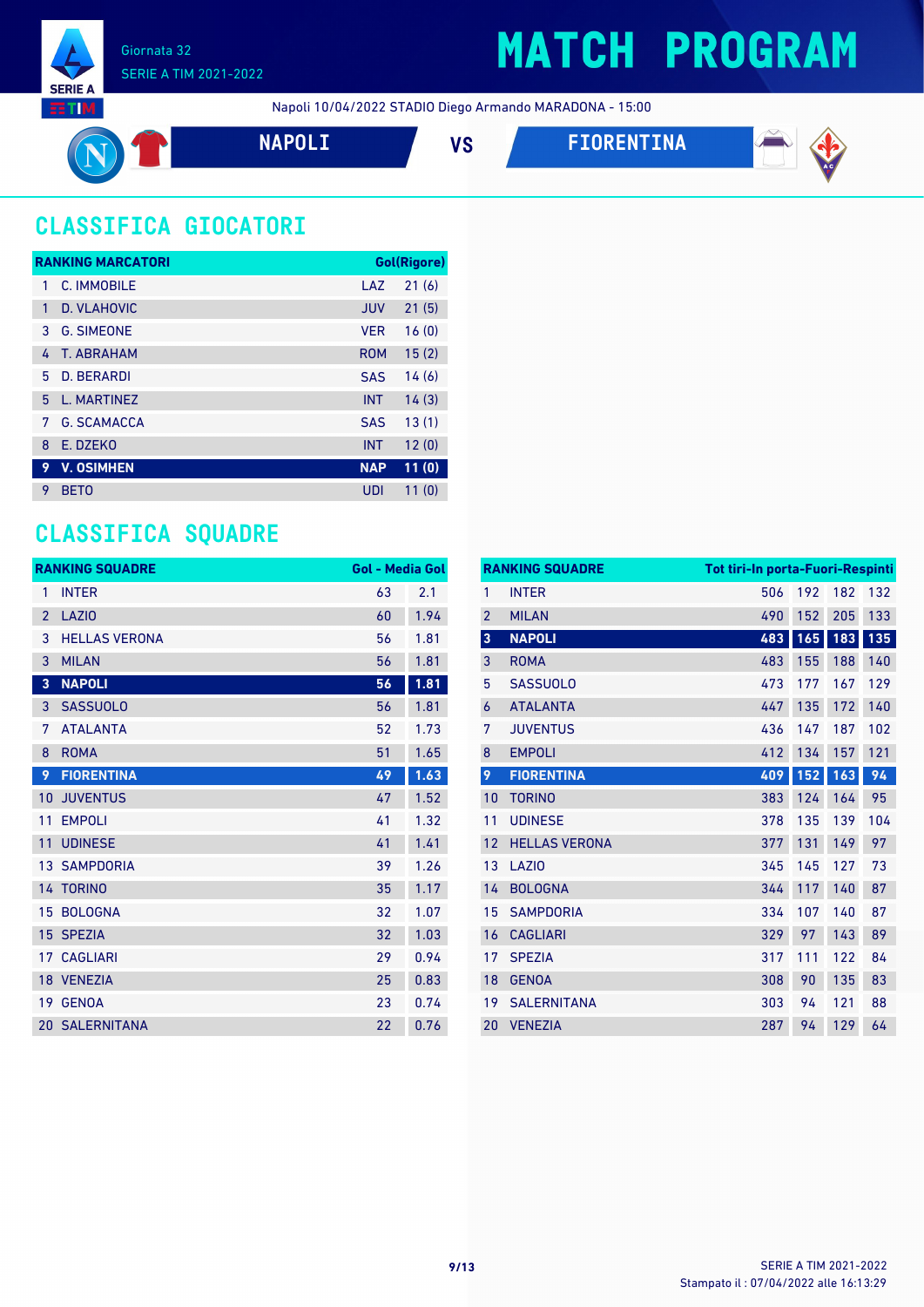

## **MATCH PROGRAM**

**RANKING SQUADRE Passaggi riusciti - % \***

Napoli 10/04/2022 STADIO Diego Armando MARADONA - 15:00



**NAPOLI VS FIORENTINA**





| <b>RANKING SQUADRE</b> | <b>Assist</b> | <b>Media</b><br>٠ |
|------------------------|---------------|-------------------|
| 1 INTER                | 42            | 1.40              |
| 2 LAZIO                | 41            | 1.32              |
| <b>3 HELLAS VERONA</b> | 36            | 1.16              |
| <b>3 NAPOLI</b>        | 36            | 1.16              |
| <b>5 ATALANTA</b>      | 35            | 1.17              |
| <b>6 JUVENTUS</b>      | 30            | 0.97              |
| 7 SASSUOLO             | 29            | 0.94              |
| <b>8 FIORENTINA</b>    | 28            | 0.93              |
| 8 MILAN                | 28            | 0.90              |
| 10 ROMA                | 27            | 0.87              |
| 11 BOLOGNA             | 26            | 0.87              |
| <b>12 SAMPDORIA</b>    | 25            | 0.81              |
| <b>13 UDINESE</b>      | 24            | 0.83              |
| <b>14 TORINO</b>       | 22            | 0.73              |
| <b>15 CAGLIARI</b>     | 20            | 0.65              |
| <b>15 EMPOLI</b>       | 20            | 0.65              |
| <b>17 VENEZIA</b>      | 19            | 0.63              |
| <b>18 SPEZIA</b>       | 18            | 0.58              |
| 19 GENOA               | 17            | 0.55              |
| <b>20 SALERNITANA</b>  | 13            | 0.45              |

**RANKING SQUADRE Passaggi chiave\*** 1 INTER 11.07 **NAPOLI 10.77** ATALANTA 10.47 MILAN 10.45 ROMA 10.23 SASSUOLO 10.03 JUVENTUS 9.48

| 1                | LAZI <sub>0</sub>     | 501.45 | 87 |
|------------------|-----------------------|--------|----|
| $\overline{2}$   | <b>NAPOLI</b>         | 499.9  | 87 |
| 3                | <b>INTER</b>          | 456.7  | 86 |
| 4                | <b>SASSUOLO</b>       | 425.39 | 85 |
| 5                | <b>JUVENTUS</b>       | 424.9  | 85 |
| $\boldsymbol{6}$ | <b>FIORENTINA</b>     | 424.27 | 85 |
| 7                | <b>ATALANTA</b>       | 419.63 | 82 |
| 8                | <b>MILAN</b>          | 401.32 | 84 |
| 9                | <b>ROMA</b>           | 372.74 | 83 |
| 10               | <b>BOLOGNA</b>        | 354.77 | 81 |
| 11               | <b>TORINO</b>         | 340.43 | 78 |
| 12               | <b>HELLAS VERONA</b>  | 324.74 | 77 |
| 13               | <b>EMPOLI</b>         | 314.87 | 79 |
|                  | <b>14 SAMPDORIA</b>   | 310.81 | 77 |
| 15               | <b>SPEZIA</b>         | 295.68 | 78 |
| 16               | <b>UDINESE</b>        | 285.48 | 78 |
|                  | 17 VENEZIA            | 284.37 | 78 |
|                  | <b>18 CAGLIARI</b>    | 282.87 | 76 |
|                  | 19 GENOA              | 273.48 | 74 |
|                  | <b>20 SALERNITANA</b> | 262.28 | 77 |

\* Valori medi per partita.

|                 | <b>RANKING SQUADRE</b> | Recuperi* |
|-----------------|------------------------|-----------|
| 1               | <b>HELLAS VERONA</b>   | 62.84     |
| $\mathfrak{p}$  | <b>ATALANTA</b>        | 60.2      |
| 3               | <b>GENOA</b>           | 56.77     |
| 4               | <b>TORINO</b>          | 56.03     |
| 5               | <b>MILAN</b>           | 54.71     |
| 6               | <b>SAMPDORIA</b>       | 54.06     |
| 7               | <b>JUVENTUS</b>        | 53.1      |
| 8               | <b>EMPOLI</b>          | 51.9      |
| 9               | <b>UDINESE</b>         | 51.45     |
| 10              | <b>INTER</b>           | 51.4      |
| 11              | <b>SPEZIA</b>          | 51.23     |
|                 | 12 VENEZIA             | 51.13     |
|                 | 13 ROMA                | 50.81     |
|                 | 14 CAGLIARI            | 50.71     |
| 15              | <b>BOLOGNA</b>         | 50.47     |
|                 | <b>16 NAPOLI</b>       | 50.42     |
|                 | <b>17 LAZIO</b>        | 49.87     |
|                 | 18 SASSUOLO            | 49.45     |
| 19 <sup>°</sup> | <b>FIORENTINA</b>      | 48.6      |
|                 | <b>20 SALERNITANA</b>  | 47.28     |

\* Valori medi per partita.

| 8 | <b>FIORENTINA</b>       | 9.37 |
|---|-------------------------|------|
|   | 9 TORINO                | 9    |
|   | 10 UDINESE              | 8.55 |
|   | 11 EMPOLI               | 8.42 |
|   | 12 BOLOGNA              | 8.1  |
|   | <b>13 HELLAS VERONA</b> | 7.42 |
|   | <b>14 SAMPDORIA</b>     | 7.26 |
|   | <b>15 LAZIO</b>         | 7.16 |
|   | <b>16 CAGLIARI</b>      | 7.13 |
|   | <b>17 SALERNITANA</b>   | 7.03 |
|   | 18 SPEZIA               | 6.87 |
|   | 19 GENOA                | 6.23 |
|   | 20 VENEZIA              | 6.17 |
|   |                         |      |

\* Valori medi per partita.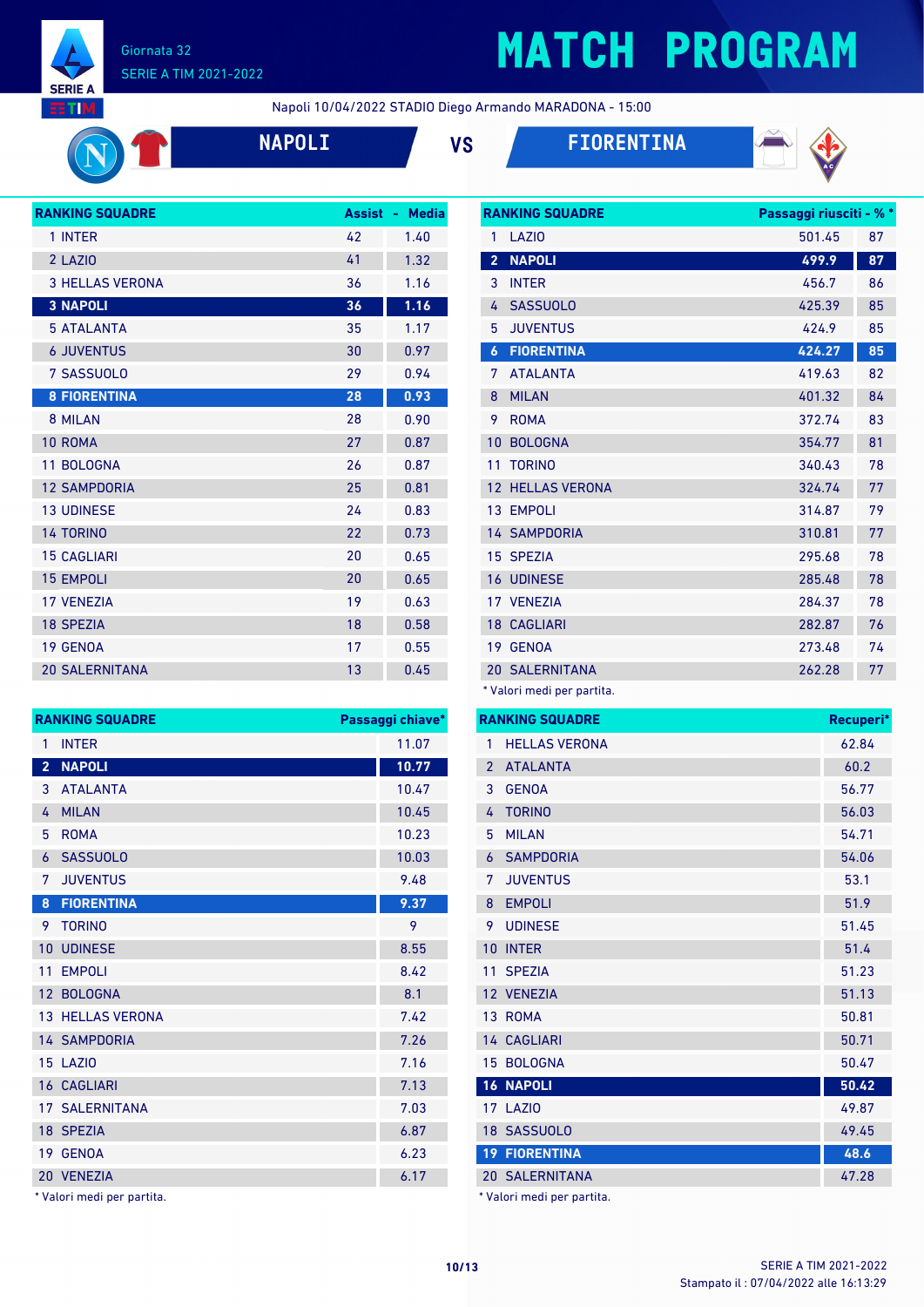

## **MATCH PROGRAM**

**RANKING SQUADRE Media Km** 

Napoli 10/04/2022 STADIO Diego Armando MARADONA - 15:00

| <b>NAPOL</b> |  |
|--------------|--|
|              |  |





|                 | <b>RANKING SQUADRE</b>  | <b>Tot. Parate - Media</b> |                |
|-----------------|-------------------------|----------------------------|----------------|
| 1               | <b>EMPOLI</b>           | 123                        | 3.97           |
| $\overline{2}$  | <b>VENEZIA</b>          | 120                        | 4              |
| 3               | <b>SALERNITANA</b>      | 114                        | 3.93           |
| 4               | <b>SPEZIA</b>           | 114                        | 3.68           |
| 5               | <b>SAMPDORIA</b>        | 105                        | 3.39           |
| 6               | <b>CAGLIARI</b>         | 103                        | 3.32           |
| 7               | <b>GENOA</b>            | 102                        | 3.29           |
| 8               | <b>BOLOGNA</b>          | 101                        | 3.37           |
| 9               | <b>SASSUOLO</b>         | 86                         | 2.77           |
| 10              | <b>INTER</b>            | 84                         | 2.8            |
| 11              | <b>ROMA</b>             | 84                         | 2.71           |
| 12 <sup>7</sup> | <b>NAPOLI</b>           | 83                         | 2.68           |
|                 | 13 MILAN                | 82                         | 2.65           |
|                 | <b>14 HELLAS VERONA</b> | 77                         | 2.48           |
|                 | <b>15 LAZIO</b>         | 71                         | 2.29           |
|                 | <b>16 ATALANTA</b>      | 69                         | 2.3            |
| 16              | <b>JUVENTUS</b>         | 69                         | 2.23           |
|                 | <b>18 UDINESE</b>       | 68                         | 2.34           |
| 19 <sup>°</sup> | <b>FIORENTINA</b>       | 66                         | 2.2            |
|                 | <b>20 TORINO</b>        | 60                         | $\overline{2}$ |

| 1                        | <b>LA710</b>          | 112.487 |
|--------------------------|-----------------------|---------|
| $\overline{\phantom{a}}$ | <b>EMPOLI</b>         | 111.708 |
| 3                        | <b>INTFR</b>          | 111.438 |
| 4                        | <b>ATALANTA</b>       | 110.749 |
| 5                        | <b>VENEZIA</b>        | 109.774 |
| $\overline{6}$           | <b>HELLAS VERONA</b>  | 109.364 |
| 7                        | <b>GFNOA</b>          | 108.91  |
| 8                        | <b>JUVENTUS</b>       | 108.444 |
| 9                        | <b>ROMA</b>           | 107.832 |
| 10                       | <b>CAGLIARI</b>       | 107.419 |
|                          |                       |         |
| $\overline{1}1$          | <b>NAPOLI</b>         | 107.142 |
|                          | 12 SPEZIA             | 106.955 |
| 13                       | <b>MII AN</b>         | 106.385 |
|                          | <b>14 FIORENTINA</b>  | 106.285 |
|                          | <b>15 SALERNITANA</b> | 106.237 |
| 16                       | <b>TORINO</b>         | 106.102 |
| 17 <sup>1</sup>          | <b>SAMPDORIA</b>      | 105.929 |
| 18                       | <b>SASSUOLO</b>       | 105.474 |
| 19                       | <b>BOLOGNA</b>        | 105.421 |

| <b>RANKING SQUADRE</b> |                       | Passaggi 3/4 Tot. - Media |        |
|------------------------|-----------------------|---------------------------|--------|
| 1                      | <b>NAPOLI</b>         | 3631                      | 117.13 |
| $\overline{2}$         | <b>ATALANTA</b>       | 3608                      | 120.27 |
| 3                      | <b>INTER</b>          | 3091                      | 103.03 |
| 4                      | LAZIO                 | 3061                      | 98.74  |
| 5                      | <b>MILAN</b>          | 2976                      | 96     |
| 6                      | <b>TORINO</b>         | 2819                      | 93.97  |
| 7                      | <b>JUVENTUS</b>       | 2776                      | 89.55  |
| 8                      | <b>HELLAS VERONA</b>  | 2757                      | 88.94  |
| 9                      | <b>FIORENTINA</b>     | 2671                      | 89.03  |
| $10-1$                 | <b>SASSUOLO</b>       | 2669                      | 86.1   |
| 11                     | <b>EMPOLI</b>         | 2459                      | 79.32  |
| 12 <sup>°</sup>        | <b>ROMA</b>           | 2394                      | 77.23  |
| 13 <sup>7</sup>        | <b>BOLOGNA</b>        | 2356                      | 78.53  |
|                        | <b>14 SAMPDORIA</b>   | 2043                      | 65.9   |
| 15 <sup>1</sup>        | <b>SPEZIA</b>         | 1934                      | 62.39  |
|                        | <b>16 UDINESE</b>     | 1931                      | 66.59  |
| 17 <sup>2</sup>        | <b>CAGLIARI</b>       | 1807                      | 58.29  |
|                        | <b>18 SALERNITANA</b> | 1781                      | 61.41  |
| 19                     | <b>GENOA</b>          | 1700                      | 54.84  |
|                        | 20 VENEZIA            | 1590                      | 53     |

|                | <b>RANKING SQUADRE</b> | <b>Dribbling Tot. - Media</b> |       |
|----------------|------------------------|-------------------------------|-------|
| 1              | <b>MILAN</b>           | 371                           | 11.97 |
| $\overline{2}$ | <b>SASSUOLO</b>        | 330                           | 10.65 |
| 3              | <b>JUVENTUS</b>        | 304                           | 9.81  |
| 4              | <b>NAPOLI</b>          | 294                           | 9.48  |
| 5              | <b>ATALANTA</b>        | 282                           | 9.4   |
| 5              | <b>UDINESE</b>         | 282                           | 9.72  |
| 7              | LAZI <sub>0</sub>      | 276                           | 8.9   |
| 8              | <b>HELLAS VERONA</b>   | 269                           | 8.68  |
| 8              | <b>ROMA</b>            | 269                           | 8.68  |
| 10             | <b>GENOA</b>           | 261                           | 8.42  |
| 11             | <b>BOLOGNA</b>         | 260                           | 8.67  |
| 12             | <b>EMPOLI</b>          | 252                           | 8.13  |
|                | 13 SPEZIA              | 249                           | 8.03  |
|                | 14 VENEZIA             | 242                           | 8.07  |
| 15             | <b>TORINO</b>          | 234                           | 7.8   |
|                | <b>16 FIORENTINA</b>   | 226                           | 7.53  |
|                | <b>17 SALERNITANA</b>  | 210                           | 7.24  |
|                | <b>18 CAGLIARI</b>     | 206                           | 6.65  |
| 19             | <b>INTER</b>           | 192                           | 6.4   |
|                | <b>20 SAMPDORIA</b>    | 181                           | 5.84  |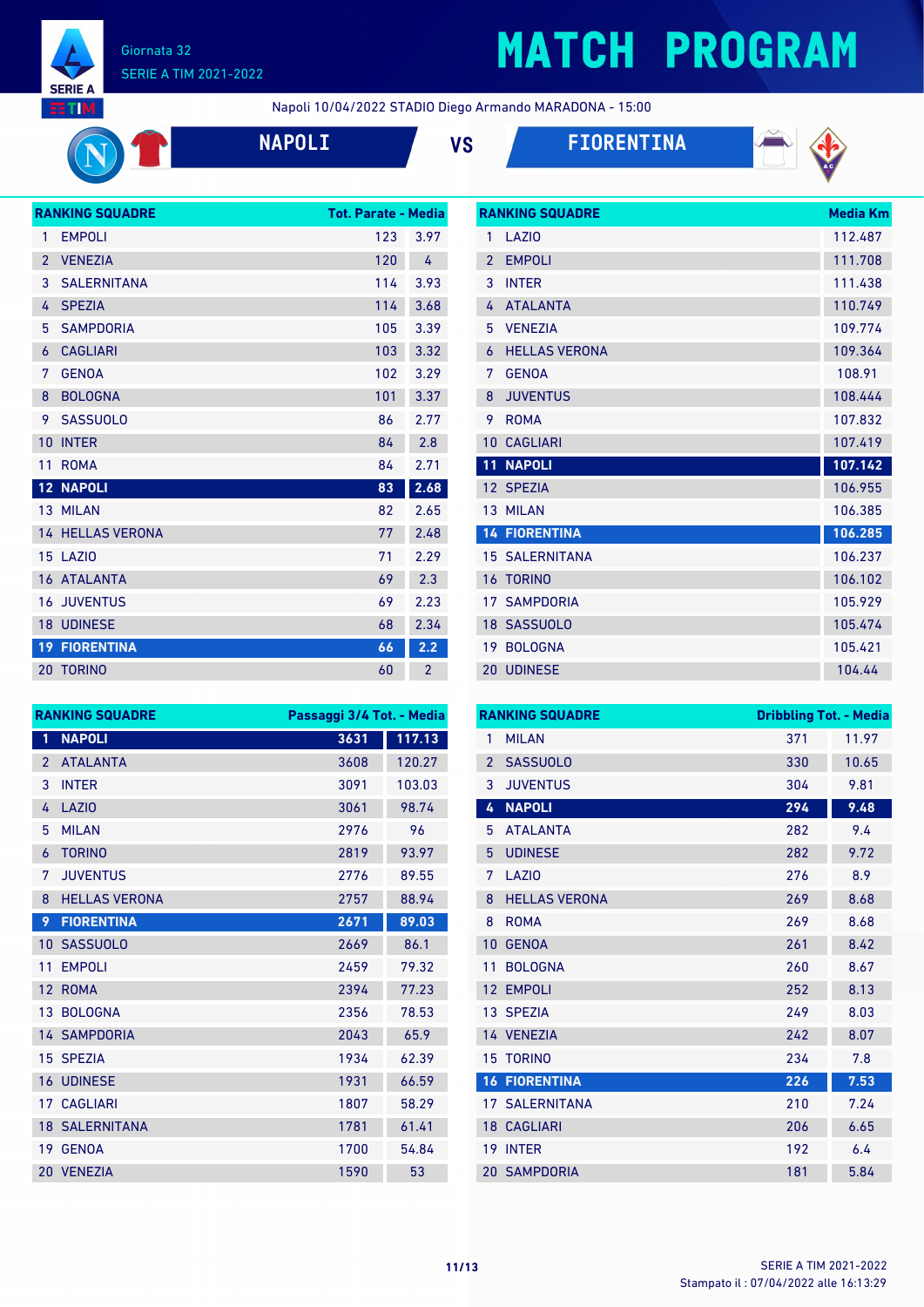

# **MATCH PROGRAM**

Napoli 10/04/2022 STADIO Diego Armando MARADONA - 15:00



**NAPOLI VS FIORENTINA**



| <b>RANKING SQUADRE</b> |                       | Rigori a favore - Contro |                |
|------------------------|-----------------------|--------------------------|----------------|
| 1                      | <b>NAPOLI</b>         | 11                       | 1              |
| $\overline{2}$         | <b>INTER</b>          | 10                       | 4              |
| 3                      | <b>FIORENTINA</b>     | 9                        | 5              |
| 4                      | <b>HELLAS VERONA</b>  | 8                        | 3              |
| 5                      | <b>MILAN</b>          | 8                        | 5              |
| 6                      | <b>LAZIO</b>          | 8                        | 6              |
| 7                      | <b>ROMA</b>           | 7                        | 4              |
| 8                      | <b>SASSUOLO</b>       | 7                        | 8              |
| 9                      | <b>JUVENTUS</b>       | 6                        | 5              |
| 10                     | <b>EMPOLI</b>         | 6                        | 7              |
| 11                     | <b>GENOA</b>          | 5                        | 4              |
|                        | 12 ATALANTA           | 4                        | 4              |
|                        | 13 BOLOGNA            | 4                        | 7              |
|                        | 14 CAGLIARI           | 4                        | 9              |
|                        | <b>15 SAMPDORIA</b>   | 3                        | $\overline{2}$ |
|                        | 16 VENEZIA            | 3                        | 10             |
|                        | 17 SPEZIA             | 3                        | 11             |
|                        | <b>18 UDINESE</b>     | $\overline{2}$           | 4              |
|                        | <b>19 SALERNITANA</b> | $\overline{2}$           | 7              |
| 20                     | <b>TORINO</b>         | 1                        | 5              |
|                        |                       |                          |                |

|                 | <b>RANKING SQUADRE</b> | Gol dalla panchina - Media |      |
|-----------------|------------------------|----------------------------|------|
| 1               | <b>ATAI ANTA</b>       | 10                         | 1.00 |
| $\mathbf{1}$    | <b>INTER</b>           | 10                         | 1.25 |
| 3               | <b>UDINESE</b>         | 9                          | 1.00 |
| 4               | <b>NAPOLI</b>          | 8                          | 1.00 |
| 4               | <b>ROMA</b>            | 8                          | 1.14 |
| 4               | <b>SASSUOLO</b>        | 8                          | 1.33 |
| 7               | <b>EMPOLI</b>          | 6                          | 1.00 |
| 7               | <b>GENOA</b>           | 6                          | 1.20 |
| 7               | <b>SPEZIA</b>          | 6                          | 1.00 |
| 7               | <b>TORINO</b>          | 6                          | 1.00 |
| 11              | <b>FIORENTINA</b>      | 5                          | 1.00 |
| 11              | <b>JUVENTUS</b>        | 5                          | 1.00 |
| 11              | <b>MII AN</b>          | 5                          | 1.00 |
| 14 <sup>1</sup> | <b>BOLOGNA</b>         | 4                          | 1.00 |
|                 | <b>14 LAZIO</b>        | 4                          | 1.00 |
|                 | 14 VENEZIA             | 4                          | 1.00 |
|                 | <b>17 CAGLIARI</b>     | 3                          | 1.00 |
| 17              | <b>HELLAS VERONA</b>   | 3                          | 1.00 |
|                 | <b>17 SALERNITANA</b>  | 3                          | 1.00 |
|                 | <b>17 SAMPDORIA</b>    | 3                          | 1.00 |